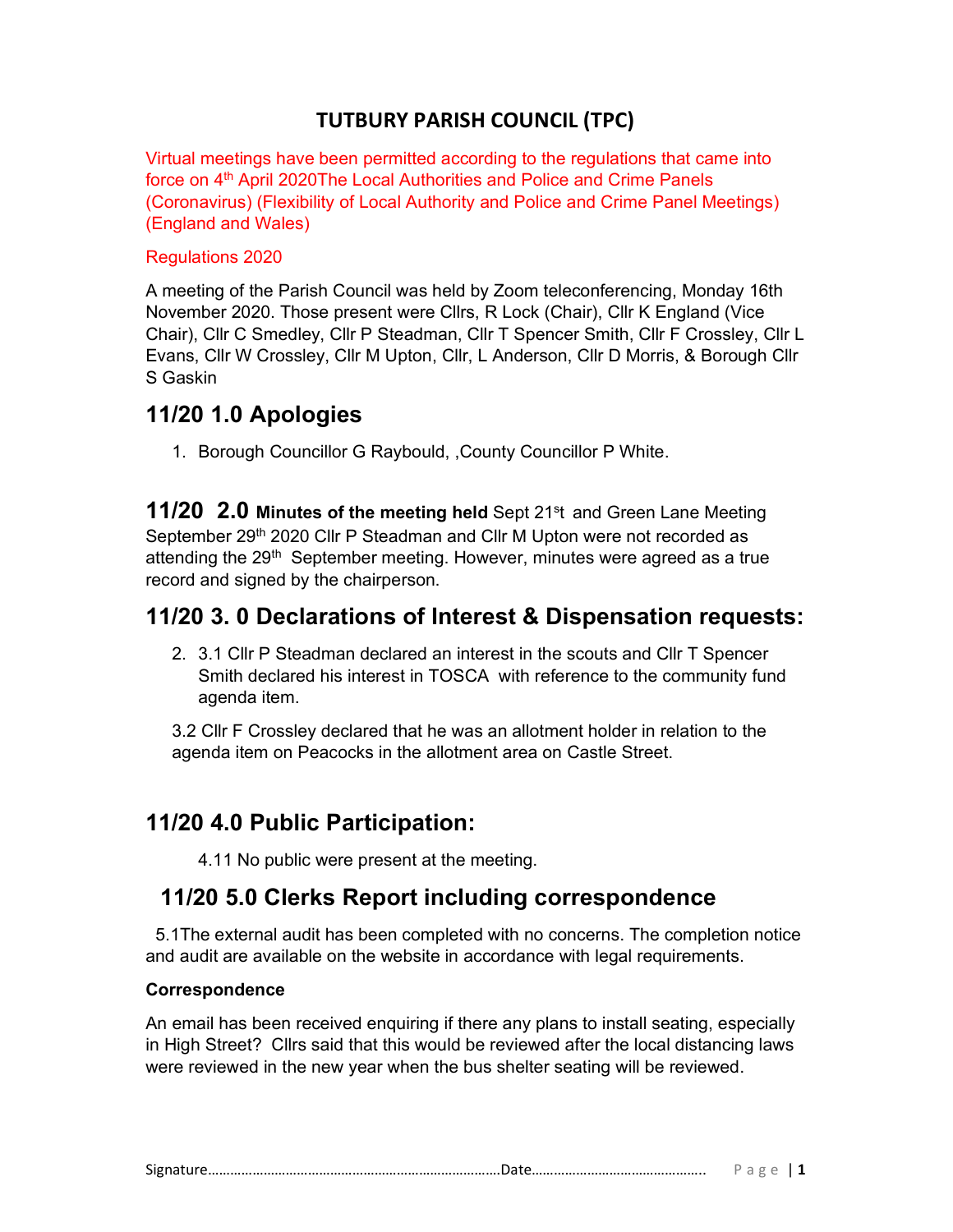An email was received to suggest a dog agility is erected in Tutbury for the health and wellbeing of dogs and their owners as a suggestion for the Tutbury Fund.

# 11/20 6.0 Borough and County Council Report

Speeding on A511

.

- Borough Council to address the maintenance of the Mill Fleam
- Playing fields bin provision

6.1 Borough Cllr Gaskin has been contacted by planning concerns one regarding planning permission in Fishpond lane.

The improvement work on station Street in Burton have now been completed. Burton High Street improvements will also commence soon.

Cllrs requested that the Community fund grant deadline be extended. Cllr Gaskin said he would feedback the comments to Sarah Gummerson and George Allen who were responsible for the fund committee. Cllr Gaskin believed that a six-month extension maybe considered.

6.2 A member asked if Cllr Gaskin could find out the COVID-19 19 cases in the area .Cllr Gaskin said he would email the figures to the clerk to circulate.

6.3 Parish councillors requested Cllr Gaskin to confirm the membership of the Tutbury Community Fund committee. He confirmed that elected members representing Tutbury had been selected, including himself, G Raybould, and County Cllr P White. The chair of the Parish council Russell Lock would remain on the committee if the chair post changed. Cllr Gaskin was not able to confirm the other officer members other than Deputy Leader Cllr G Allen, and S Gummerson. He would request that information would be confirmed at the meeting on Monday 23<sup>rd</sup> November. A Cllr asked if the political balance of the committee could also be confirmed. The Parish council chair will update Cllrs in the outcome of the meeting.

6.4 Cllrs enquired if the parish council could be involved in the application process, so the parish council would be able to comment on the validity of the grant proposals? However, Cllr Gaskin confirmed that the committee would be in a fair position to do this without the parish council. The point system will grade all the suggestions so that will assist in how the money is spent.

Q6.5 A member questioned the grant selection criteria. It was not clear if there would be one grant issued for the full £250k or if there were smaller grants that would be considered out of the proportion of the whole grant. If was felt that more specific details should be released for applicants.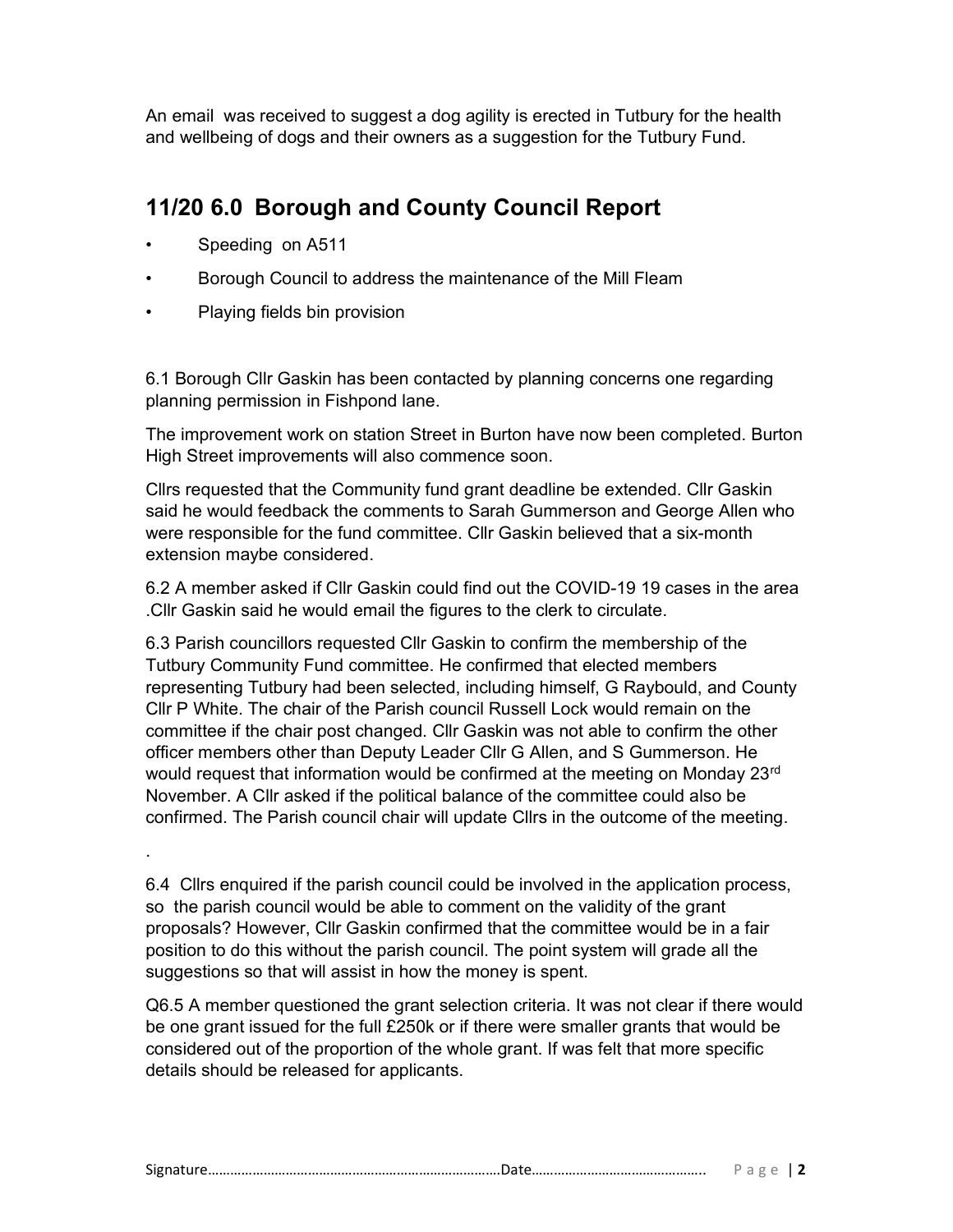6.4 The Mill fleam rejuvenation has now been passed to County Councillor P White to investigate funding to excavate the fleam to get it flowing again. Gates from the River Dove are open, so once excavated will flow again.

6.5 Cllr Gaskin would ask Cllr Raybould for an update on bin provision for the playing fields areas on Ferrers Avenue and Cornmill Lane.

# 11/20 7.0To approve a donation of £50 to the British Legion for lamp post poppies.

7.1Cllr Steadman erected lamp post poppies previously acquired but suggests that a donation of the £6 per poppy was made. A member stated that Horninglow parish council donated £100 in view of the omission public collections.

### Resolution

#### A proposal to donate £100 was proposed and seconded, all Cllrs voted in favour.

A member requested for payments to be stated in advance of the meeting as the agenda item stated £50. An amendment to the limit on the agenda was permitted.

## 11/20 8.0 Accounts for Payment.

8.1 The accounts were proposed and seconded for payment all Cllrs voted in favour of the accounts being approved for payment.

| Date       | <b>Description</b>                      | <b>Supplier</b>                             | <b>Net</b> | VAT    | Total    |
|------------|-----------------------------------------|---------------------------------------------|------------|--------|----------|
| 16/11/2020 | Legionella Control                      | <b>Sterilizing Services Ltd</b>             | 36.00      | 7.20   | 43.20    |
| 16/11/2020 | Street cleaning and<br>maintenance      | M Guest                                     | 364.00     | 0.00   | 364.00   |
| 16/11/2020 | <b>Cllr Training</b>                    | Staffordshire Parish Council<br>Association | 50.00      | 0.00   | 50.00    |
| 16/11/2020 | <b>Cllr Training</b>                    | Staffordshire Parish Council<br>Association | 50.00      | 0.00   | 50.00    |
| 16/11/2020 | <b>Cllr Training</b>                    | Staffordshire Parish Council<br>Association | 100.00     | 0.00   | 100.00   |
| 16/11/2020 | Scribe Accounts Package                 | <b>Starboard Systems Limited</b>            | 283.00     | 56.60  | 339.60   |
| 16/11/2020 | Playing Fields rent                     | Duchy of Lancaster                          | ######     | 280.00 | 1,680.00 |
| 16/11/2020 | Playing Fields rent                     | Duchy of Lancaster                          | 700.00     | 140.00 | 840.00   |
| 16/11/2020 | Zoom Meeting Software                   | Karen Duffill (ZOOM)                        | 11.99      | 2.40   | 14.39    |
| 16/11/2020 | <b>Clerks Salary</b>                    | Karen Duffill                               | 953.86     | 0.00   | 953.86   |
| 16/11/2020 | <b>Clerks Expenses</b>                  | Karen Duffill                               | 31.00      | 0.00   | 31.00    |
| 16/11/2020 | National Insurance                      | <b>HMRC</b>                                 | 103.79     | 0.00   | 103.79   |
| 16/11/2020 | <b>Clerks Employer Pension</b>          | <b>Staffordshire County Pension Fund</b>    | 297.52     | 0.00   | 297.52   |
| 16/11/2020 | <b>Employee Pension</b><br>Contribution | <b>Staffordshire County Pension Fund</b>    | 163.92     | 0.00   | 163.92   |

## 11/20 9.0 To consider and approve the 21\_22 financial Budget.

Signature…………………………………………………………………….Date……………………………………….. P a g e | 3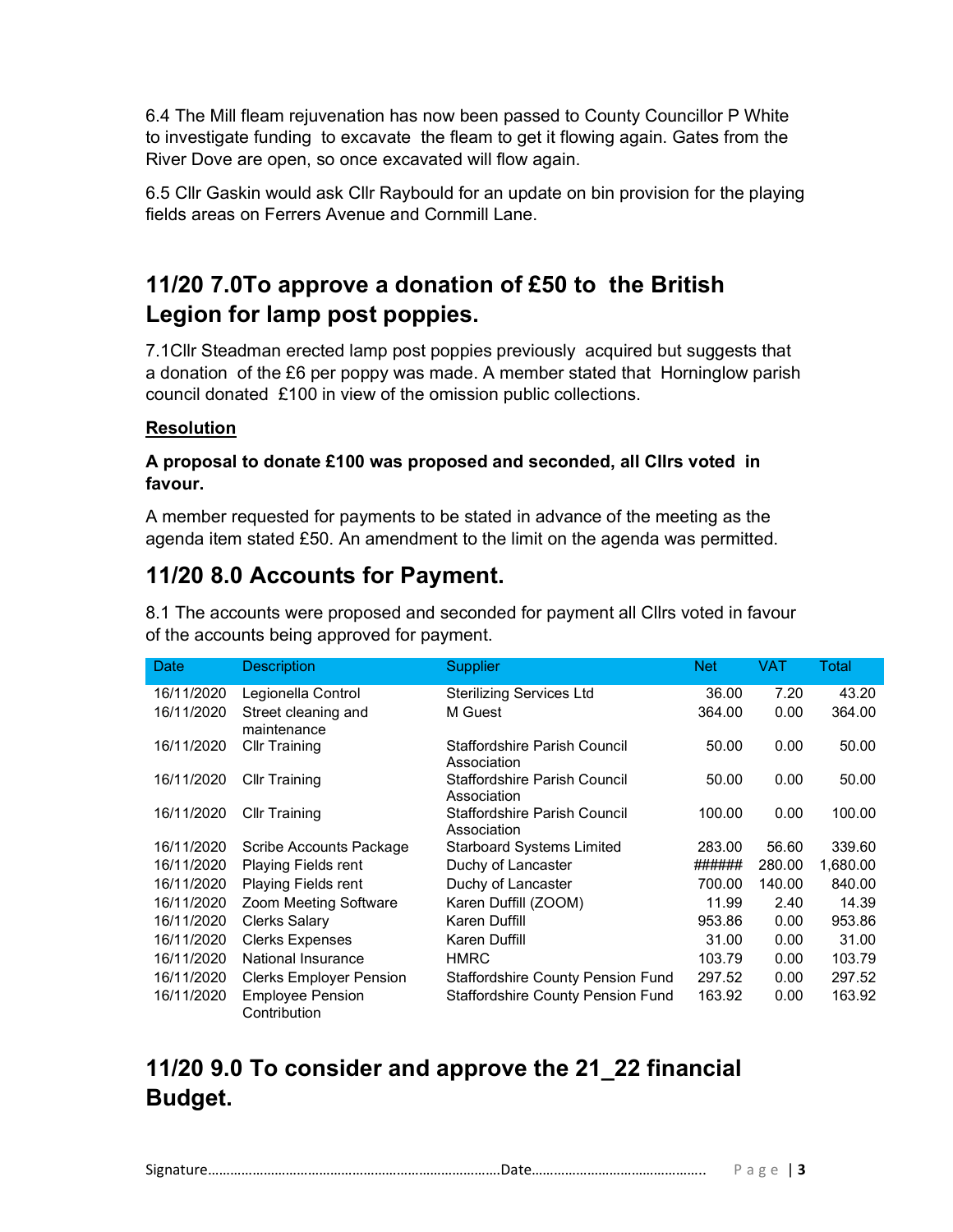The clerk presented a draft proposed budget for the Cllrs to consider and suggest amendments. The clerk predicts that there will be an estimated underspend due to the current restrictions.

9.1 A member suggested that the community building reserve was reallocated and increased from other areas to form a community support fund for organisations to request financial support to be able to submit their applications to the Borough Council Tutbury Community Fund.

9.2 A member suggested that the council should purchase five extra planters for High Street and potentially Duke Street. The clerk clarified that this would increase the annual budget by around £500 for each seasonal planting. Additional costs of purchasing the planters and the licence fee to position them on the Highways would also need to be budgeted for. Cllr Morris will obtain a suitable quote from the existing supplier. Cllr W Crossley agreed to produce a map with potential positions of planters on High Street and Cllr Evans agreed to investigate positions for planters on Duke Street.

9.3 A member suggested that the budget was revised to reduce any underspend increasing reserves. This may enable the precept to be reduced. A suggestion to allocate variable budgets amounts of any underspend, could be allocated to the grants budget for the following year. To have variable budget amount allocations rather than fixed amounts may reduce the council increasing the reserve year on year. The chair suggested that the precept will be discussed in the December meeting and for Cllrs to think about this in advance

9.4 Cllrs confirmed the requirement for the events budget and the Flag brackets.

9.5 Cllrs questioned the Earmarked provision for the High Street, the clerk confirmed this was earmarked to contribute to a proposed Bus Shelter or improvements to the High Street pavements and revision in parking provision as suggested in previous work with the County Council. The clerk suggested that improvements would probably require match funding. Members raised concern that the County Council should provide Highways improvements. A member suggested that the correct way, was to borrow money for large capital projects. The clerk confirmed that money can be earmarked annually for larger projects to enable the council to fund large projects without borrowing.

9.6 A member requested that an amount was earmarked for Bus Shelter seating. It was suggested a bus shelter on the High Street near the chemist was required but this could be earmarked for a longer-term plan. However, money does need to be spent and not all allocated to reduce the overall reserve.

## 11/20 10.0 To consider and approve an amended quote for the boundary maintenance of Ferrers Avenue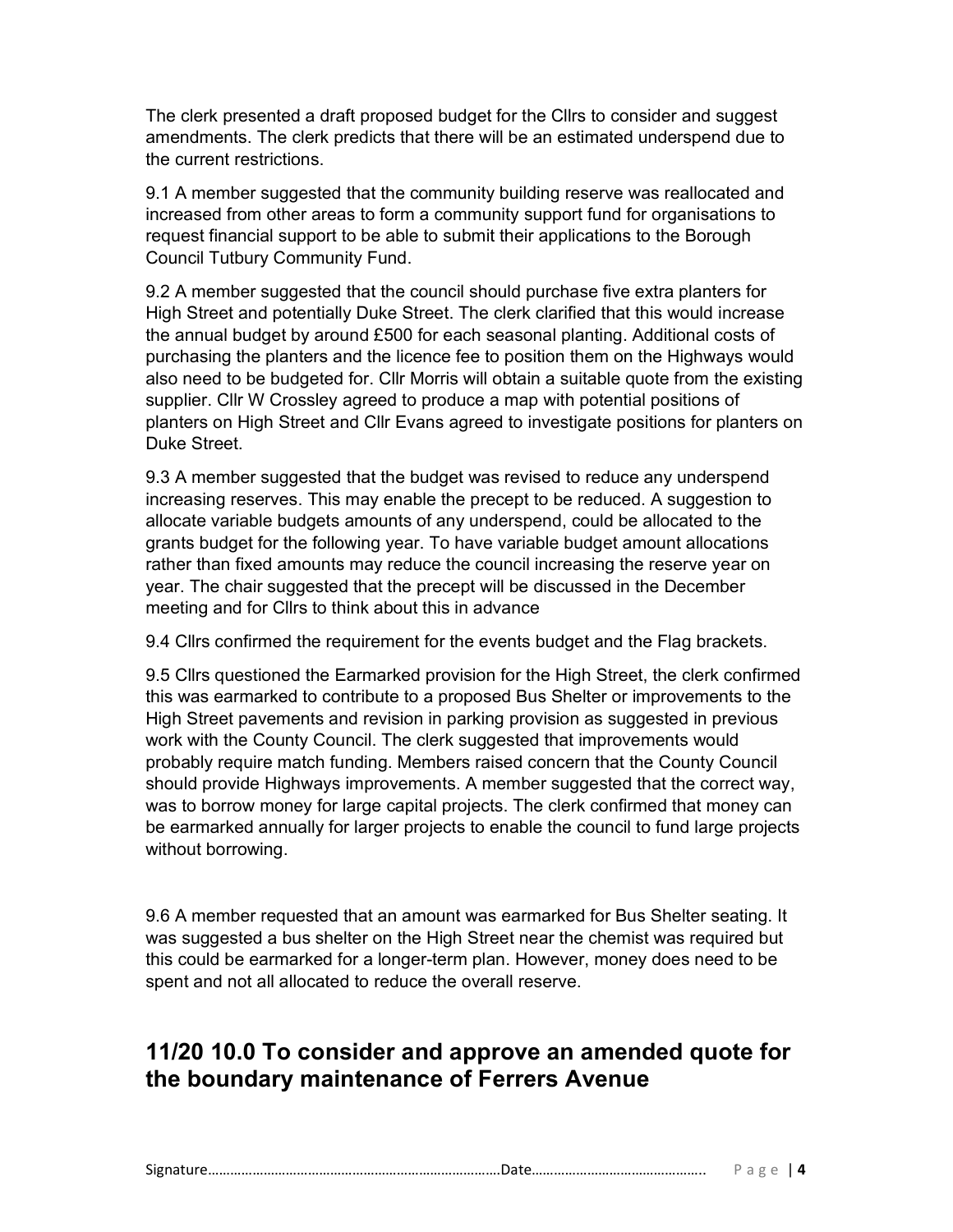10.1 A revised quote was received to erect a fence and plant hawthorn to repair and protect the boundary of Ferrers Avenue playing field. The cost is £1,160.00

The chair confirmed two other contractors declined to quote. Details of the work were confirmed by the chair. Cllrs agreed the work should be carried out. It was proposed and seconded to accept the quote.

#### **Resolution**

A majority of Cllrs resolved for the work to be completed on the Ferrers Ave playing fields boundary to erect a fence and plant Hawthorn to strengthen the boundary.

## 11/20 11.0 Tutbury Community Fund Update

11.1 A meeting was held on 11.11.20 to formulate a response to the launch of the Tutbury Community Fund. A meeting will be held with the Borough Council on Monday 23rd November. The chair will represent the Parish Council and feedback the outcomes to the Parish Council.

## 11/20 12.0To receive an update on the Peacock overpopulation.

12.1 Cllr L Anderson reported that there was £164 in the save the peacock fund and questioned if this should be transferred to the Parish Council to spend in resolving the matter. Cllr Anderson had not been able to report any progress with the issue of over population in the allotment area on Castle Street and did not think it was a parish council matter to resolve. Cllrs agreed that it was not a parish council matter and that no money should be transferred as they are wild birds, originally introduced at the castle. A member believed that there were 16 now in the village. A member suggested that it would be up to the individual who donated money for the peacocks to decide how it is spent to protect them. However, other individuals saw them as pests.

## 11/20 13.0To consider and approve plans for the Triangle

13.1 The Chair reported that the tree stump on the triangle is rotten, having investigated with Cllr Spencer-Smith, it is not suitable for a bench. The clerk obtained a quote to remove all the tree stumps and reseed the area and remove other saplings for £150 due the size of the larger stump. A member suggested a more detailed specification was required.

13.2 The clerk obtained a quote of £50 to remove the self-seeded Ash tree on the triangle. A member suggested that more detailed quotes from tree surgeons should be sought to review the area. The clerk suggested that a longer-term plan should be incorporated into the Triangle maintenance contract. It was proposed and seconded